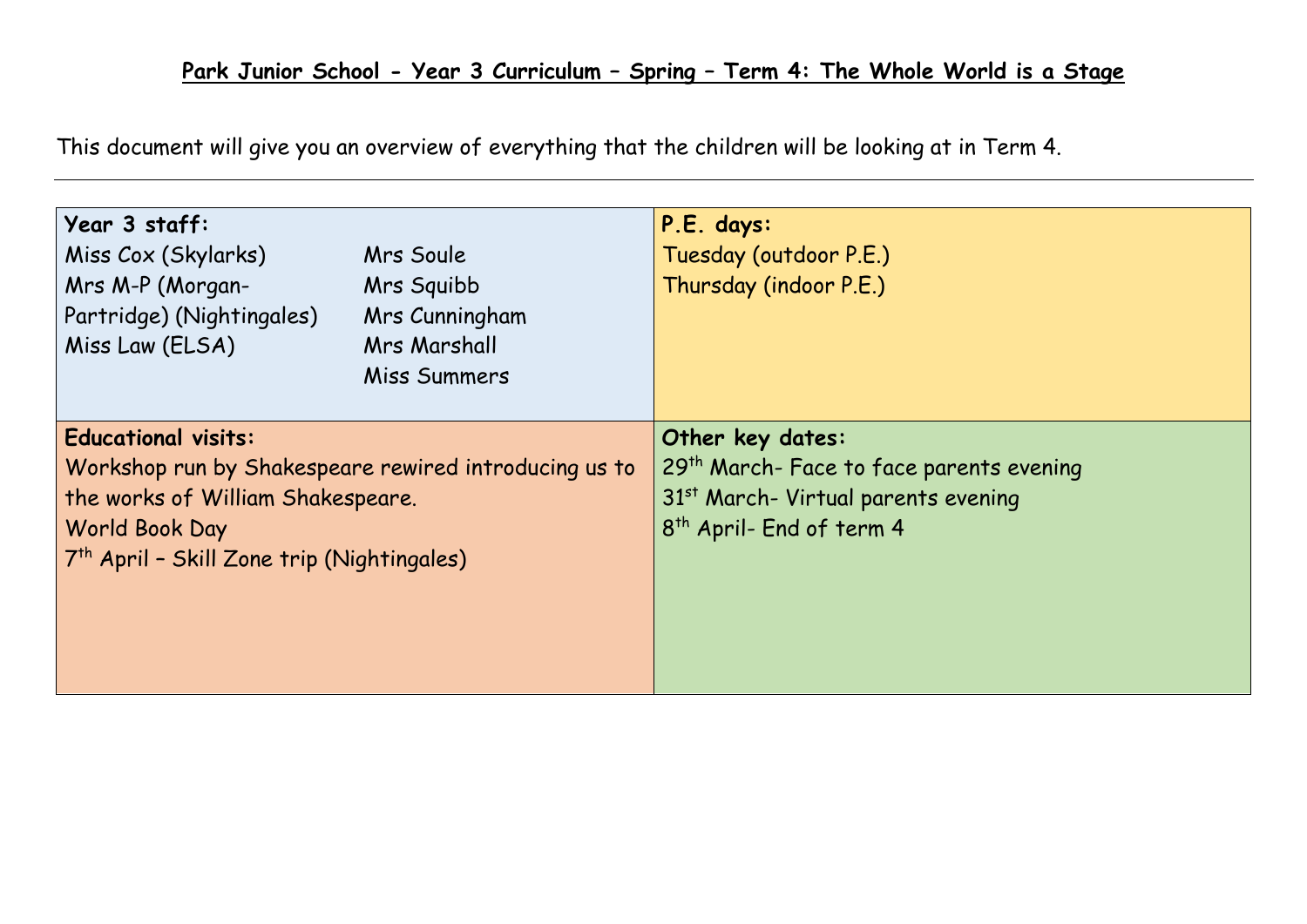## **Park Junior School - Year 3 Curriculum – Spring – Term 4: The Whole World is a Stage**

| English                                                                                                                                                                                                                                                                                                                                                                                                                                                                                                                                                                                                                                                                                                                                                                                                                                                       |  | Maths                                                                                                                                                                                                                                                                                                                                                                                                                                                                                                                                                                                                                                                                                                 |  | <b>Science</b>                                                                                                                                                                                                                                                                                                                                                                                                                                                                                                                                                                                                |  |
|---------------------------------------------------------------------------------------------------------------------------------------------------------------------------------------------------------------------------------------------------------------------------------------------------------------------------------------------------------------------------------------------------------------------------------------------------------------------------------------------------------------------------------------------------------------------------------------------------------------------------------------------------------------------------------------------------------------------------------------------------------------------------------------------------------------------------------------------------------------|--|-------------------------------------------------------------------------------------------------------------------------------------------------------------------------------------------------------------------------------------------------------------------------------------------------------------------------------------------------------------------------------------------------------------------------------------------------------------------------------------------------------------------------------------------------------------------------------------------------------------------------------------------------------------------------------------------------------|--|---------------------------------------------------------------------------------------------------------------------------------------------------------------------------------------------------------------------------------------------------------------------------------------------------------------------------------------------------------------------------------------------------------------------------------------------------------------------------------------------------------------------------------------------------------------------------------------------------------------|--|
| In English, the children will be continuing to build on<br>their skills of structuring and extending sentencing into<br>paragraphs. This terms focus is to re-visit non-<br>chronological reports and story writing in order for the<br>children to build on what they have already learnt about<br>this two writing styles and enable them to feel more<br>confident in their writing ability. The lessons will be<br>based on Shakespeare's 'A Midsummer Night's Dream'.<br>We will also be continuing our weekly spellings tests on<br>Friday's to develop and extend the children's vocabulary.<br>What can we do at home?<br>Continue to practice letter formation, joining<br>handwriting and finding opportunities to write at home<br>for example letters, invitations, stories. As well as<br>finding and exploring facts about William Shakespeare. |  | At the beginning of this term in Maths, we will<br>be learning about money including exploring all<br>the coins and notes and using everyday<br>scenarios, which will help them in daily life. As<br>we progress through the term, the children will<br>be learning about length and perimeter and<br>fractions.<br>As it is crucial that children know their times<br>tables, we will also be continuing to complete our<br>weekly times tables test on Fridays for the<br>children to develop their multiplication<br>knowledge.<br>What can we do at home?<br>It is vital that all children are able to recognise<br>their number bonds up to 100 and their times<br>tables up to $12 \times 12$ . |  | May the force be with you! This is our topic<br>this term in Science (forces and magnets).<br>The children will be exploring the range of<br>forces that play a part in our daily lives - with<br>an emphasis on push and pull. This will include<br>learning about how to conduct a fair test. The<br>children will be exploring magnets by<br>investigating how they interact with one<br>another, and other materials.<br>What can we do at home?<br>Explore the range of movements we use to<br>move objects (push, pull, press, roll, bounce)<br>as well as exploring what magnets attract and<br>repel. |  |
| History                                                                                                                                                                                                                                                                                                                                                                                                                                                                                                                                                                                                                                                                                                                                                                                                                                                       |  | <b>Creative Arts</b>                                                                                                                                                                                                                                                                                                                                                                                                                                                                                                                                                                                                                                                                                  |  | Wider<br>curriculum                                                                                                                                                                                                                                                                                                                                                                                                                                                                                                                                                                                           |  |
| Let's walk like an Egyptian! This term in History we will<br>be learning about Ancient Egypt! We will be analysing<br>what the pyramids tell us about the Ancient Egyptians -<br>from how and where they were built, to what can be<br>discovered inside them. The children will turn into<br>Egyptologists as they study and explore artefacts and<br>sources, and form conclusions around them.<br>What can we do at home?<br>Ask your child what they have been learning about and<br>research their questions and ideas further!                                                                                                                                                                                                                                                                                                                          |  | In P.E, our focus this term is handball and<br>healthy heart! The children will explore various<br>movements to increase their heart rate. In art<br>year 3's will be practicing their sketching<br>techniques using various materials. In D.T the<br>children will be designing and creating catapults<br>utilising their science and history knowledge.<br>What can we do at home?<br>Practise sketching and drawing at home and<br>explore ways to get your heart beating.                                                                                                                                                                                                                         |  | This term in Computing, we will continue to<br>develop our computer skills using PowerPoint<br>to create a slideshow. We will also continue to<br>learn about how to keep safe online as well as<br>learning about rights and responsibilities<br>during PSHE lessons.<br>What can we do at home?<br>Continue to explore a range of technology and<br>continue to remind your child how to stay<br>safe online.                                                                                                                                                                                               |  |